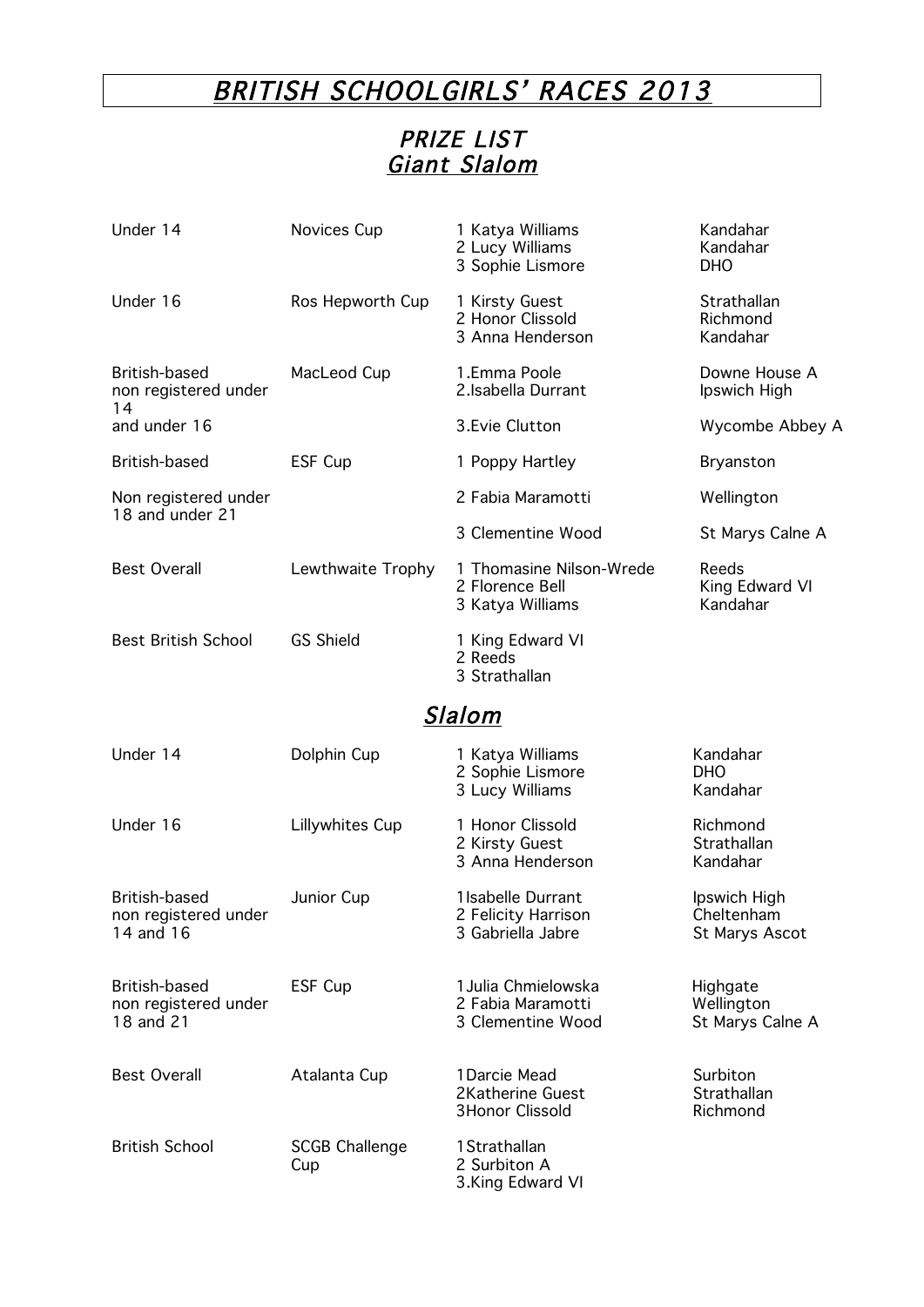## **Combined**

| Under 14                                                           | Argyll Cup                                     | 1 Katya Williams<br><b>2Lucy Williams</b><br>3Sophie Lismore        | Kandahar<br>Kandahar<br><b>DHO</b>                    |
|--------------------------------------------------------------------|------------------------------------------------|---------------------------------------------------------------------|-------------------------------------------------------|
| Under 16                                                           | <b>LSC Salver</b>                              | 1 Kirsty Guest<br>2Honor Clissold<br>3 Anna Henderson               | Strathallan<br>Richmond<br>Kandahar                   |
| British-based under<br>14<br>non registered                        | Club des Sports<br>Cup                         | 1 Coco Vulliamy - Taylor                                            | <b>St Swithuns</b>                                    |
|                                                                    |                                                | 2Natalie Klee<br>3 Serena Grace                                     | Glenalmond<br>Queens Chester                          |
| British-based under<br>16                                          | <b>Flaine Cup</b>                              | 1 Isabella Durrant                                                  | Ipswich High                                          |
| non registered                                                     |                                                | 2Ellie Clutton<br><b>3Felicity Harrison</b>                         | Wycombe Abbey A<br>Cheltenham A                       |
| British-based<br>Under 18                                          | <b>British Car</b><br><b>Registrations Cup</b> | 1 Florence Bell<br>2Hope Whitelaw<br><b>3Letitia Hawkins Hooker</b> | King Edward VI<br>Strathallan<br>Kings Wimbledon      |
| <b>British-Based</b><br>Under 21                                   | Alliance in<br>Partnership                     | 1 Victoria Bell<br>2Lucy Maynard<br><b>3Clementine Wood</b>         | King Edward VI<br>Wycombe Abbey B<br>St Marys Calne A |
| <b>British Based</b><br>non registered<br>under 18 and under<br>21 | ESF Cup                                        | 1 Fabia Maramotti<br>2Clementine Wood<br>3Poppy Hartley             | Wellington<br>St Marys Calne A<br><b>Bryanston</b>    |
| <b>Best Overall</b>                                                | <b>Sims Bowl</b>                               | 1 Florence Bell<br><b>2Kirsty Guest</b><br>3 Victoria Bell          | King Edward VI<br>Strathallan<br>King Edward VI       |
| Best B Team                                                        | Eve Alcott Cup                                 | 1 Wycome Abbey B<br>2Surbiton B<br>3LEH <sub>B</sub>                |                                                       |
| <b>British School</b>                                              | Lees-Jones Salver                              | 1 King Edward VI<br>2Strathallan<br>3Surbiton A                     |                                                       |
| British-based<br>non-registered<br>team                            | Libby Greenacre<br>Salver                      | 1 Wycome Abbey A<br>2Cheltenham A                                   |                                                       |
|                                                                    |                                                | 3St Swithuns A                                                      |                                                       |
| Best team overall                                                  | Lillywhites Trophy                             | 1 King Edward VI<br>2Strathallan<br>3Kandahar                       |                                                       |